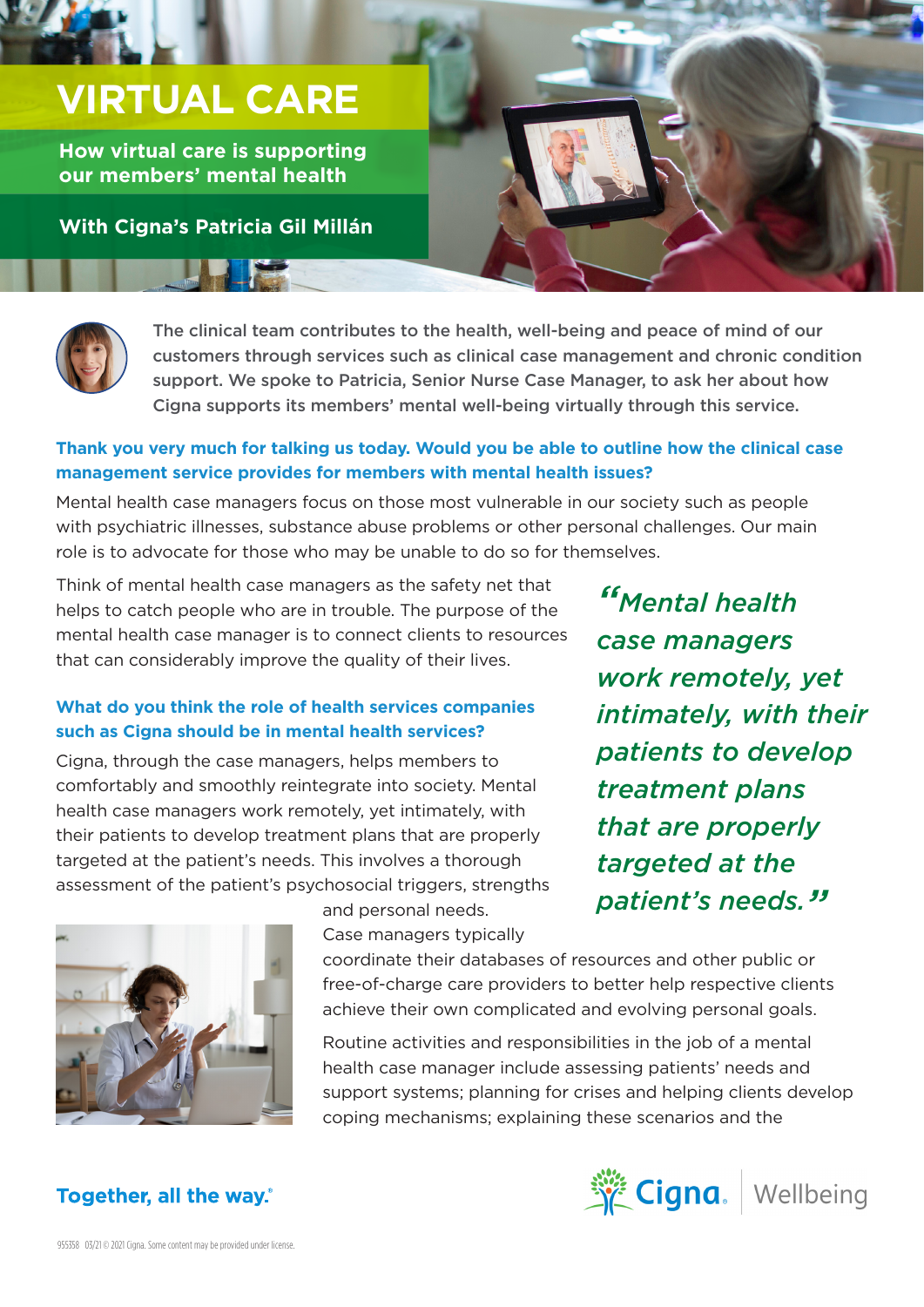associated concerns with compassion; and coordinating and monitoring the use of these services. Furthermore, Cigna nurse case managers have a role in raising awareness, reducing stigma and creating a safe atmosphere to discuss mental health issues.

#### **What are some of the most effective tools available virtually today to support people with mental health problems?**

Information, guidance, physiotherapy, community support groups, peer support, social media, apps and some complementary therapies.

# **The evidence shows that those with a chronic condition are more at risk of developing mental health issues such as depression. How does the clinical case management service preempt this?**

Chronic medical illness is consistently associated with an increased prevalence of depressive symptoms and disorders, and can significantly increase the overall burden of illness in patients.

The presence of a chronic medical illness may reduce the likelihood of physicians or other health care providers recognizing or treating depression. The demands of chronic illness

management may crowd concerns of depression out of the visit agenda. Providers may also not look beyond a chronic medical illness to explain non-specific symptoms, such as fatigue or poor concentration. Even when they recognize symptoms of depression, they may defer treatment, believing that "anyone would be depressed" in such a situation.

Case management helps lead to a greater increase in medication adherence, and quality of life. The case manager contacts the patient for telephone monitoring. Based on a structured interview, the case manager will ask the patient about the status of depression, adherence, side effects of medication and goal attainment.

*"Chronic medical illness is consistently associated with an increased prevalence of depressive symptoms and disorders, and can significantly increase the overall burden of illness in patients."*

It is known that case management through individual interviews, home visits, psychosocial skills training and family education decreased the need for hospitalization, diminished symptom severity, improved social functioning and raised quality of life of patients and their caregivers.



**The global COVID-19 pandemic has changed everything, and greatly increased people's engagement with virtual services. How do you think this could be harnessed to support those receiving mental health care now and in the future? What mental health services could be offered virtually?**

Many people are facing increasing mental health issues as lockdowns and social distancing measures continue to disrupt social interactions and day-to-day activities. Mental health care providers have also had to adapt to these measures to keep servicing a growing need for support.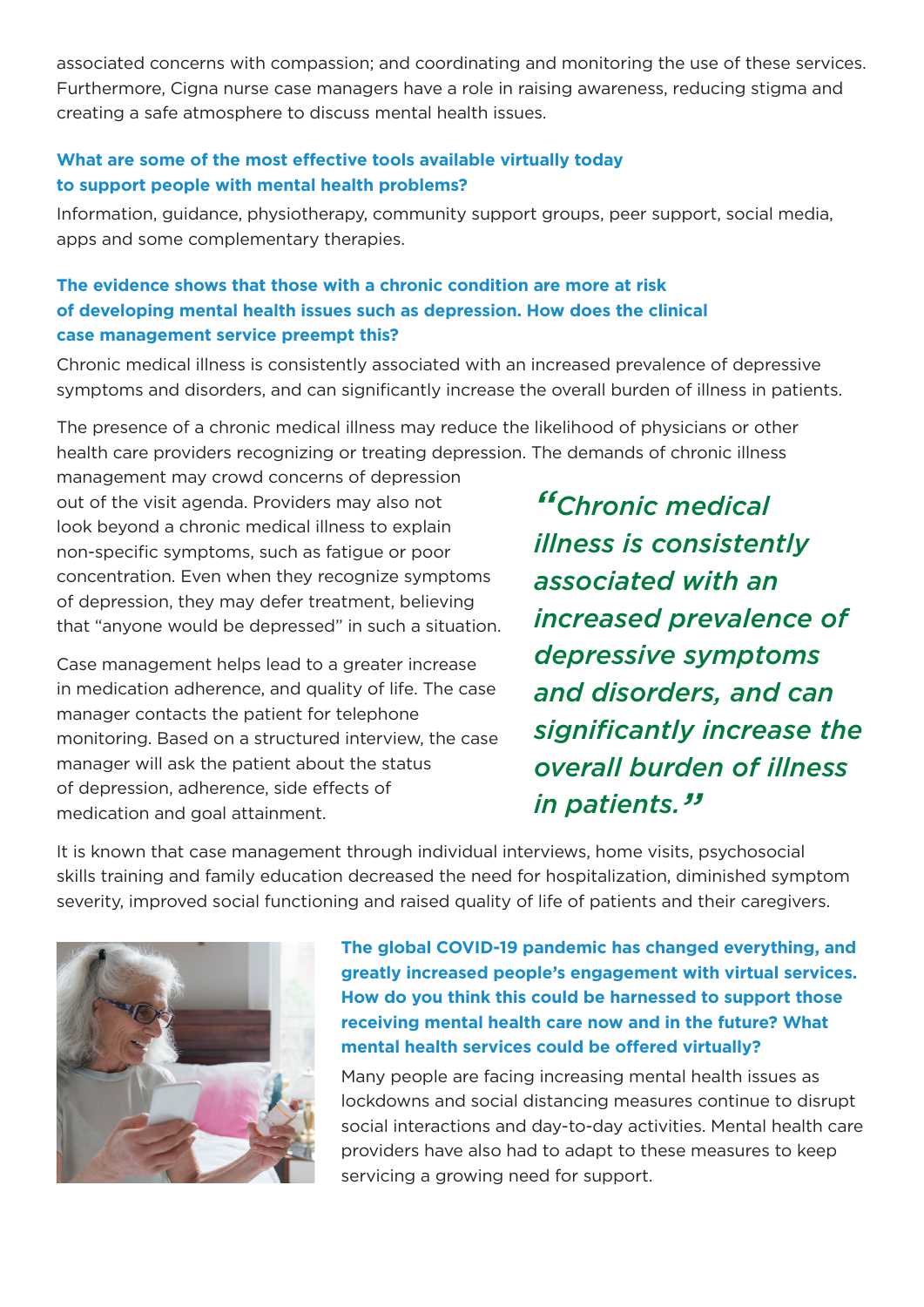Initiatives on social media platforms have been launched to raise awareness and encourage positive conversation around mental health, while solutions like telehealth have been rapidly expanded to treat patients remotely.

*"Initiatives on social media platforms have been launched to raise awareness and encourage positive conversation around mental health, while solutions like telehealth have been rapidly expanded to treat patients remotely."*

Cigna has the Employee Assistance Programs (EAP) that offers resources and professional counseling for mental health and substance use.<sup>1</sup> Many peer-support services are available to provide support virtually. You can get online therapy and ongoing support from a licensed therapist.<sup>2</sup> These services include the launch of virtual psychiatric clinics for patients in the outpatient clinic, the development of virtual pharmacy services, the provision of remote guidance for psychiatric drugs and medicine home delivery services or apps.

# **The pandemic has obviously created a lot of anxiety and stress within the general population. How important do you think virtual mental well-being services will be as we adjust to this 'new world'?**

People are suddenly isolated indoors with no connection to the outside world, leaving them feeling stressed, anxious and unable to focus. And while

they are worried about their jobs and trying to balance work and life, they are simultaneously struggling to maintain a healthy diet, not getting enough sleep and worrying about finances. Being able to access online support can have a massive impact on how people cope with these extremely difficult circumstances.

#### **As people return to their places of work, what mental health conditions do you expect to see?**

Measures taken by governments to control the pandemic such as lockdown and social distancing will have a significant impact upon the employees. It is very possible that these mental health implications will be felt for many months or even years.

Early research into the health impacts of lockdown including findings of fatigue, musculoskeletal conditions, poor work-life balance, reduced exercise and increased alcohol consumption. With regards to mental health specifically, employees have been reporting reduced motivation, loss of purpose and motivation, anxiety and isolation.

### **What do you think employers, directors and managers can do to support the workforce?**

Employers will need to adopt a range of measures to support employees experiencing poor mental health as a result of the pandemic's



effects on society and the economy. Measures will need to range from supporting employees to regain an effective work-life balance and addressing fears about return to work, right through to support for severe mental health conditions.